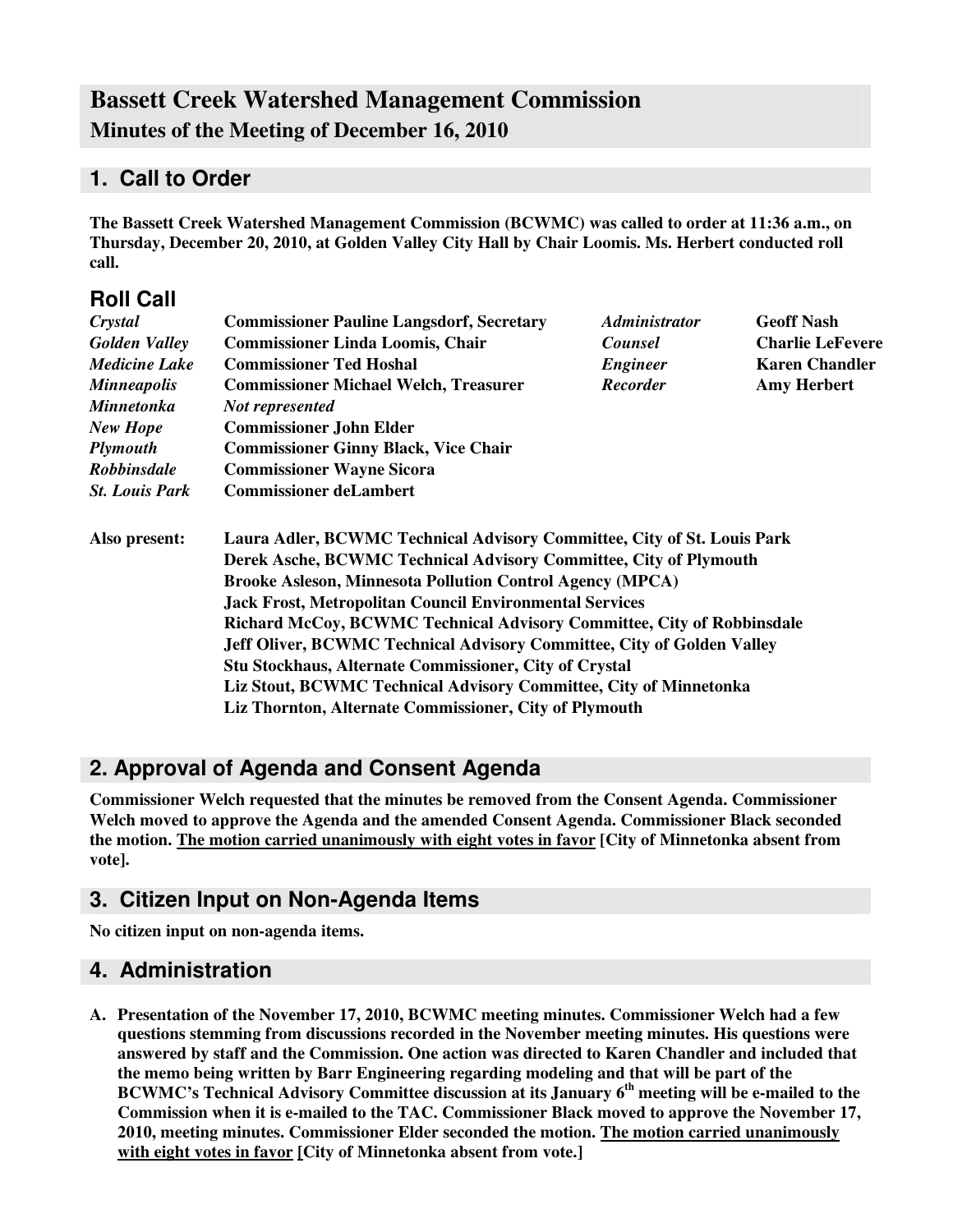**B. Presentation of the Financial Statement.**

**Ms. Herbert handed out copies of the December 2010 financial report. Commissioner Welch walked the Commission through a brief review of the fiscal year 2010 budget to-date. Commissioner Elder moved to receive and file the financial report. Commissioner Black seconded the motion. The motion carried unanimously with eight votes in favor [City of Minnetonka absent from vote]. The general and construction account balances reported in the December 2010 Financial Report are as follows:**

| <b>Checking Account Balance</b>                      | 458,429.92     |
|------------------------------------------------------|----------------|
| <b>TOTAL GENERAL FUND BALANCE</b>                    | 458,429.92     |
|                                                      |                |
| <b>Construction Account Cash Balance</b>             | 3,116,040.76   |
| Investment due 5/13/2015                             | 508,918.39     |
| TOTAL CONSTRUCTION ACCOUNT BALANCE                   | 3,116,040.76   |
| -Less: Reserved for CIP projects                     | 3,817,884.61   |
| Construction cash/investments available for projects | (192, 925, 46) |

**C. Presentation of Invoices for Payment Approval.**

#### **Invoices:**

- **i. Kennedy & Graven – Legal Services through October 31, 2010 - invoice for the amount of \$1,857.70.**
- **ii. Barr Engineering Company – Engineering Services through November 26, 2010 - invoice for the amount of \$25,654.21.**
- **iii. Watershed Consulting, LLC – Geoff Nash Administrator Services through November 30, 2010 – invoice for the amount of \$3,406.08.**
- **iv. Amy Herbert – November Recording Administrator Services - invoice for the amount of \$3,699.29.**
- **v. D'amico Catering – December Meeting Catering - invoice for the amount of \$443.26.**
- **vi. City of Golden Valley – Reimbursement for Creek Walk Expenses - invoice for the amount of \$149.29.**

**Commissioner Welch commented that the Commission should communicate to the Deputy Treasurer regarding the allocation of the Creek Walk expenses. He suggested that the transportation portion of** the expenses come out of the secretarial services budget line and the food portion of the expenses come **out of the meeting catering budget line. The Commission agreed. Commissioner Black moved to approve payment of all invoices. Commissioner deLambert seconded the motion. By call of roll the motion carried unanimously with eight votes in favor [City of Minnetonka absent from the vote].**

**D. Resolution 10-09 to Authorize Deputy Treasurer to Transfer Funds from the BCWMC Administrative Account to the TMDL, Long-term Maintenance, and Channel Erosion Accounts. Commissioner Black moved to approve Resolution 10-09. Commissioner Langsdorf seconded the motion. Mr. LeFevere remarked that the resolution contains the word "fund" when the resolution title contains the word "account" and recommended that the words be consistent in the title and the body of the resolution. Commission Welch recommended a friendly amendment to the motion on the table that in Resolution** 10-09 the word "fund" that ends the sentences of numbers 1, 2, and 3 be removed and replaced with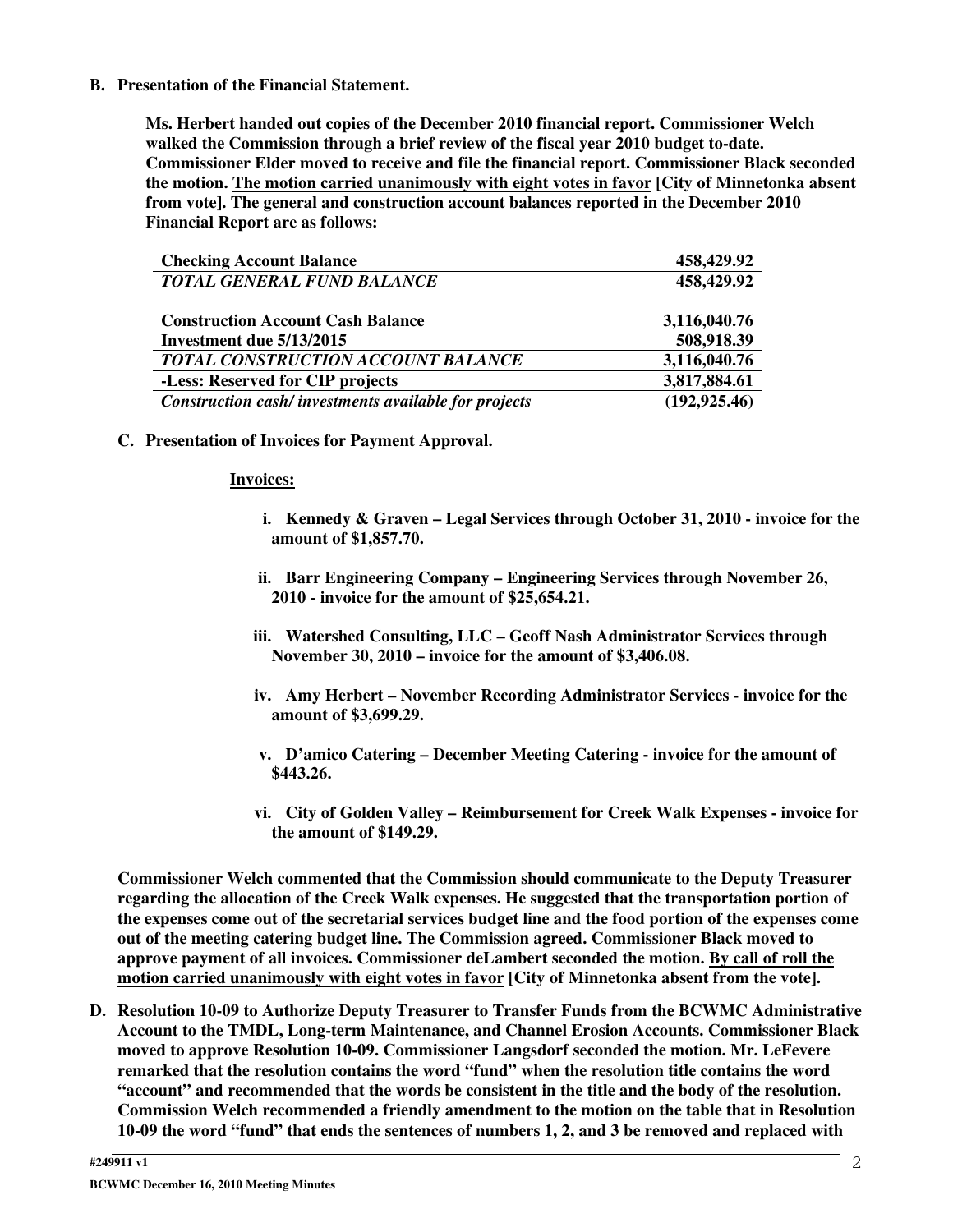**the word "account." Commissioners Black and Langsdorf approved of the friendly amendment. The motion carried unanimously with eight votes in favor [City of Minnetonka absent from vote].**

### **5. New Business**

**A. Discussion with Brooke Asleson, MPCA, on the Twin Cities Metropolitan Area Chloride Project. Ms. Asleson explained that she provided a summary of the draft project work plan for the meeting packet for the Commission's review. She said the plan has not yet been finalized. She stated that the Minnesota Pollution Control Agency (MPCA) started the project as a feasibility study. Ms. Asleson reported that the MPCA contracted with Wenck to do the study and that the** study took a look at the Twin Cities metro area and how chloride is affecting the area and how **chloride effects could be addressed on a regional scale.**

**Ms. Asleson reviewed highlights of the study, including the recognition that more data needs to be collected on chloride in the winter months and not just during the typical May through September monitoring season. She said that another important issue discovered through the study was that lake data show that higher chloride concentrations are in the deepest part of the lakes but most lake sampling targets surface sampling.**

**Ms. Asleson said that a team at the MPCA discussed the feasibility study and its findings and developed three possible approaches to move forward. She said that the next phase, or Phase 2, actually combines the three approaches. Ms. Asleson stated that Phase 2 will include developing a chloride management plan for the seven-county metro area. She said that the MPCA and partners will conduct additional monitoring over the next three years. Ms. Asleson commented that the MPCA is doing a surface and a deep water sample of Medicine Lake as well as a conductivity profile of the entire lake. She noted that the Minneapolis Park and Recreation Board is doing the same sampling of Wirth Lake and she mentioned that Sweeney Lake is also on the list for** sampling. Ms. Asleson explained that the MPCA created a list of all of the lakes in the Twin Cities and developed a list of criteria or factors that may be causing those lakes to be more sensitive or **have a higher priority in regard to chloride. She said that using the criteria, 75 lakes were identified by the MPCA as the focus for collecting monitoring data in collaboration with eight partners.**

**Ms. Asleson said that the data collected will be used to help create the chloride management plan, which will be a protection plan that will include all waters. She said the second part of the management plan will be to create a TMDL for all of the waters that exceed the standard for chloride. Ms. Asleson commented that there will be an implementation plan for the entire metro area.**

**Ms. Asleson explained that the MPCA has created a stakeholder group that comprises several different teams. She encouraged the Commission to appoint a representative to the project's technical stakeholder group. Ms. Asleson stated that the TAC would be a small group of 11 or 12 people who would provide technical guidance on the modeling and the data analysis. She said that** the group would meet quarterly over the next three or four years and that the next meeting will be **in spring 2011.**

**Commissioner Hoshal asked if the Commission could get a list of the project's monitoring points. Ms. Asleson said that the MPCA is putting together a monitoring plan for the project and the plan will be posted on the MPCA's project Web site. Commissioner Black had questions about salt's impact on aquatic plants. Ms. Asleson said that the MPCA's research found that there is not a lot of data on the impact of chloride on lake biota or wetlands. Commissioner Black asked about** what impact the salt is having on the fisheries since the chloride is collecting in the deep parts of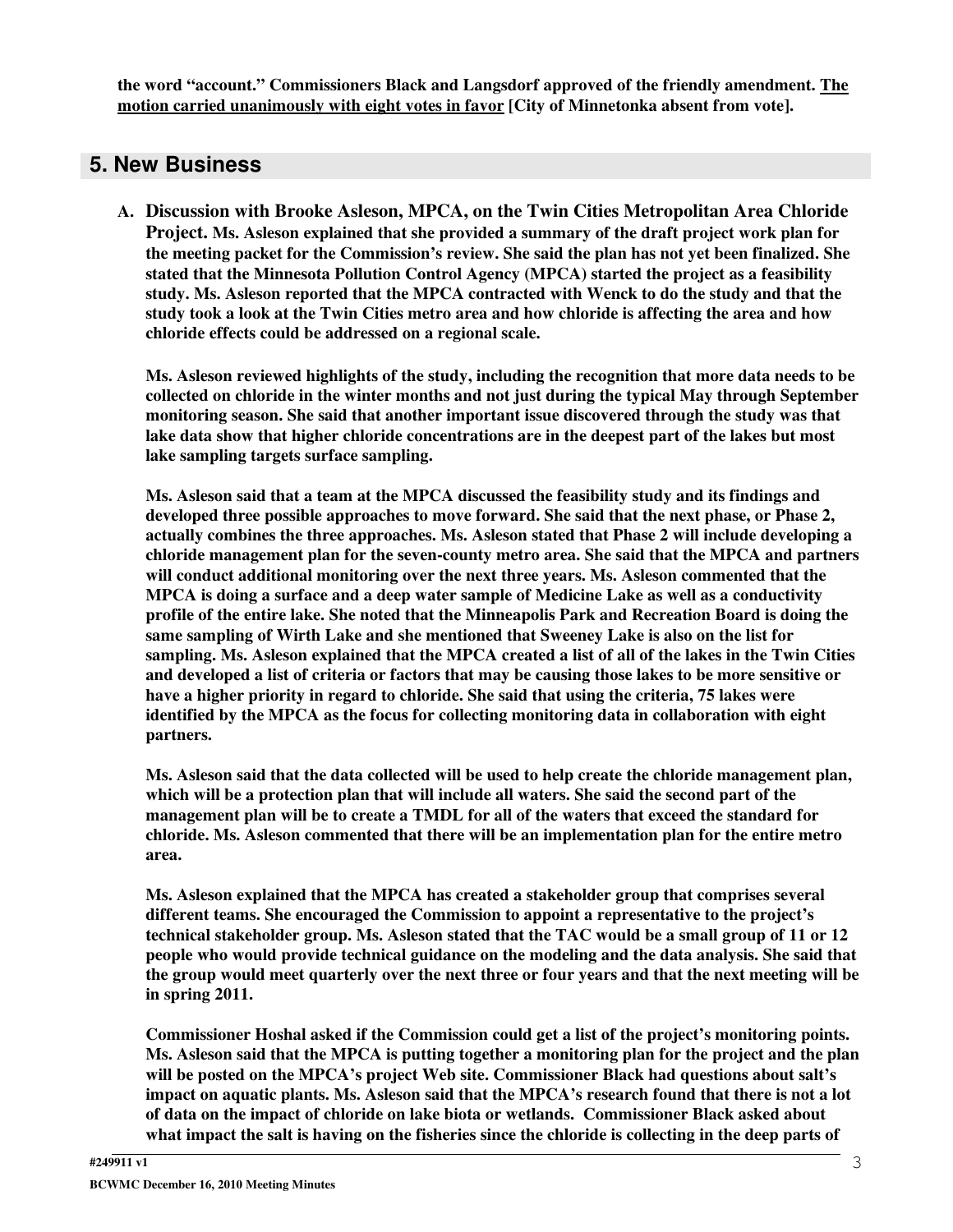the lakes. Ms. Asleson said that the MPCA can't answer that question and won't be able to do so **through this project, but she said that the MPCA will assemble a white paper as part of the project.**

**Commissioner Welch commented that the summary of the project that was given to the Commission was very well put together. He asked if the United States Environmental Protection Agency (U.S. EPA) has given feedback about the MPCA's approach. Ms. Asleson said that the** U.S. EPA is positive and is looking for this approach to be a model for all cold weather states. She **said that the MPCA will be keeping the U.S. EPA updated on the project.**

**Commissioner Welch voiced a concern that a lot of work will be going into the project and perhaps five years later there would be an inability to change road salt practices due to public safety issues. Ms. Asleson said that one of the project's components is education. She said that the MPCA will be developing an educational tool box for groups to use. Ms. Aselson gave a high recommendation of the road salt application training sessions put on by Fortin Consulting.**

**Mr. Oliver recommended that the MPCA involve the Minnesota Public Works Association in the stakeholder process.**

**Commissioner Welch asked how many chloride impairments are currently listed in the metro area. Ms. Asleson responded that there 11 waterbodies listed with chloride impairments in the metro area. Commissioner Welch asked if the MPCA has an official position regarding individual TMDLs being conducted. Ms. Asleson replied that the MPCA has changed its approach and the approach is now to use WRAPP, or Watershed Restoration and Protective Plans, which are watershed-wide.**

**Commissioner Sicora asked if Shingle Creek Watershed is represented on the project's Technical Stakeholder Committee. Ms. Asleson said that no, it's not and the reason is because the MPCA thought that Shingle Creek could be part of the implementation stakeholder group.**

**Commissioner Welch suggested that the Commission direct its TAC to discuss at its January meeting whether the BCWMC should participate by appointing a representative to the project's technical stakeholder group and then who would the TAC recommend appointing. The Commission agreed.**

**B. 2010 Flood Control Project Inspection. Ms. Chandler explained that Barr Engineering staff conducted the inspections and invited member-city staff to participate and that this year Golden Valley staff member Eric Eckman participated in the inspections in Golden Valley. Ms. Chandler reported that with the early onset of winter weather not all culverts and crossings were inspected due to unsafe conditions. She said that the inspection report details the inspection findings and that the majority of the issues comprise the need for tree removal or sediment removal. Commissioner Black voiced a concern about erosion issues that might arise due to tree removal. Ms. Chandler explained that tree removal typically means the removing of trees to prevent them from falling into the creek or blocking the flow of the creek. Ms. Chandler requested Commission direction to Barr Engineering to send the inspection report to the cities, the Department of Natural Resources (DNR), and the U.S. Army Corps of Engineers (Corps). Commissioner Black moved for the Commission Engineer to forward the inspection report to the member cities, the DNR, and the Corps. Commissioner Welch seconded the motion. The motion carried unanimously with eight votes in favor [City of Minnetonka absent from vote].**

# **6. Old Business**

**A. City of Plymouth Final Reimbursement Request for West Medicine Lake Park Pond**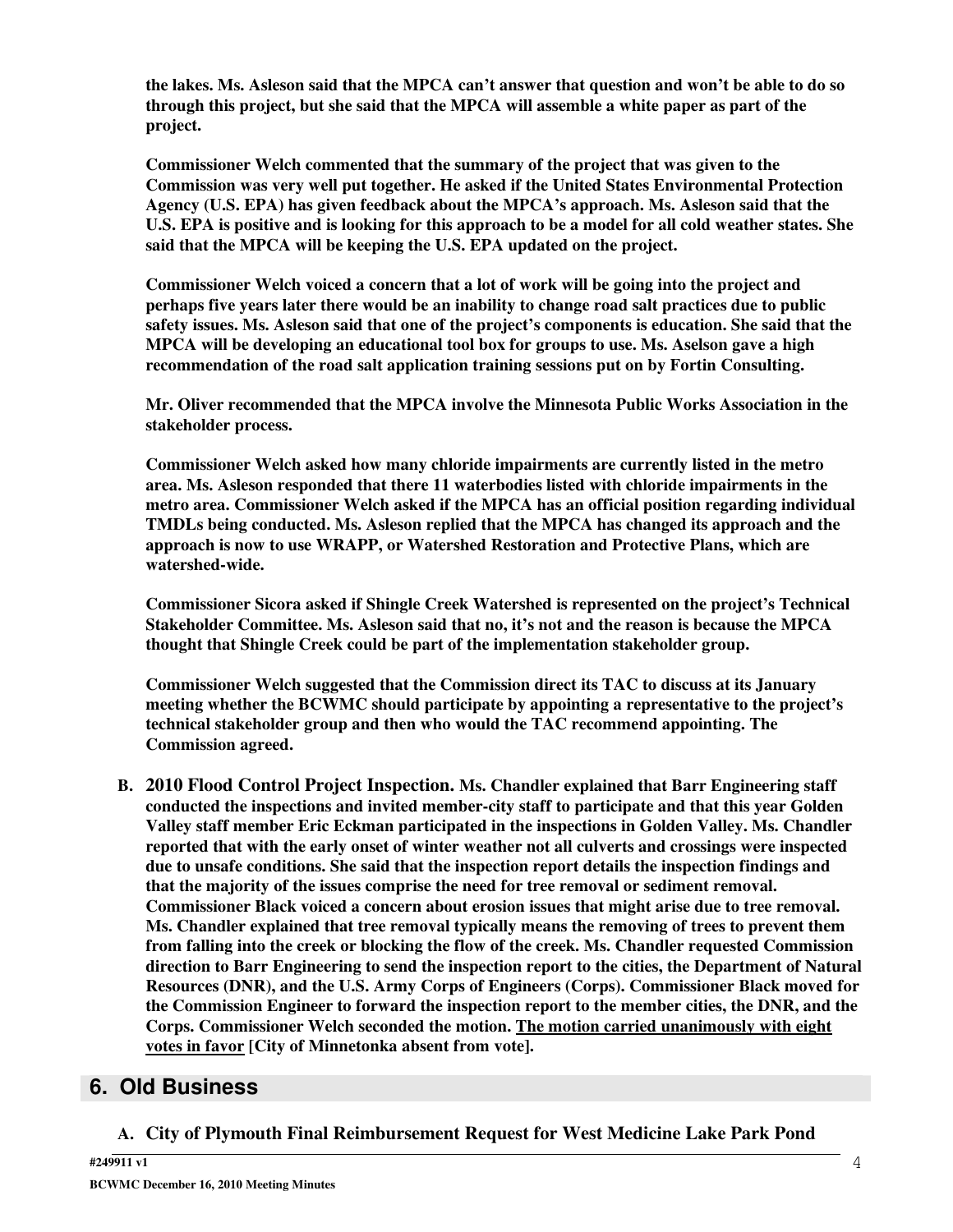**Project. Ms. Chandler reported that the construction of the project is complete and that this request is the final reimbursement request from the City of Plymouth for the project. She explained that the Commission Engineer reviewed the documents submitted with the reimbursement request and found everything to be in order. Ms. Chandler said that there are funds remaining in the project budget and that the Commission Engineer recommends approval of the reimbursement to the City of Plymouth for the requested amount of \$20,643.37. Commissioner Black moved to approve the reimbursement to the City of Plymouth for the requested amount of \$20,643.37. Commissioner Langsdorf seconded the motion. By call of roll the motion carried with eight votes in favor [City of Minnetonka absent from vote]. Commissioner Welch asked if photos of the project could be sent to the Commission. Mr. Asche said yes. Mr. Asche also expressed his deep appreciation for the Commission's support on the project.**

**B. TMDL Updates. Mr. Nash reported that the U.S. EPA approved the Wirth Lake TMDL. He** said that the Medicine Lake TMDL was sent to the U.S. EPA. Mr. Nash reported that there are no **updates regarding the Sweeney Lake TMDL. Mr. Nash opened up discussion on the issue of the Commission's role in categorical TMDLs. Ms. Chandler added that there are two directions in which the Commission could head regarding a monitoring roles for the Commission as the lead entity in the categorical TMDL. She said that the Commission could pursue monitoring in terms of the chemical monitoring and monitoring in terms of oversight. Chair Loomis said that she thinks** the TAC should discuss the issue. She said that she had asked Ms. Chandler to work up some costs **that would be involved with the water quality monitoring involved with TMDLs and how the monitoring program and costs would coordinate with the Commission's monitoring program that's in place. Ms. Loomis said that she would like that information to be provided to the TAC** for the TAC's discussion at the next TAC meeting. She said that the Commission has put a lot of **items on the TAC's agenda and the TAC would either need to have a longer meeting or would need to hold monthly meetings until they get through all of the items.**

**Commissioner Welch suggested that the Commission come up with two different names in order to eliminate confusion. He said that monitoring should be the term used for sampling lakes and streams and analyzing the samples, and oversight or administrative oversight could be the term used for the administrative side of the role of the categorical TMDL implementer. He commented that this effort is closely related to how the Commission will integrate the TMDL implementation projects into its capital projects and budget. Commissioner Welch recommended that the Administrative Committee meet with some members of the TAC to talk about how to move forward.**

**Commissioner Black moved for the Commission to authorize the Commission Engineer to pull together an evaluation of the monitoring that is being done and for the evaluation to be submitted to the TAC for its review at its next meeting. Commissioner Welch seconded the motion. The motion carried unanimously with eight votes in favor [City of Minnetonka was absent from vote].**

**Commissioner Black expressed her viewpoint that the Commission should work toward an** oversight process that will not create a whole lot of new reporting work for the cities but instead will build off of the processes already undertaken by the cities. She said that she thinks it will take **a fair amount of Commission discussion to understand the cities' processes and to develop a Commission oversight plan. Commissioner Black said that she supports the idea of a joint committee of the Commission and the TAC.**

**Mr. LeFevere commented that what the Commission decides to do with its categorical TMDL implementer role may have a lot of influence on what the Next Generation Management Plan looks like and how other TMDLs are incorporated into the Plan or vice versa. Commissioner Welch said he agreed but that the Commission did tell the MPCA that the Commission will be the coordinating entity and will work with the member cities to achieve efficiency of how data is**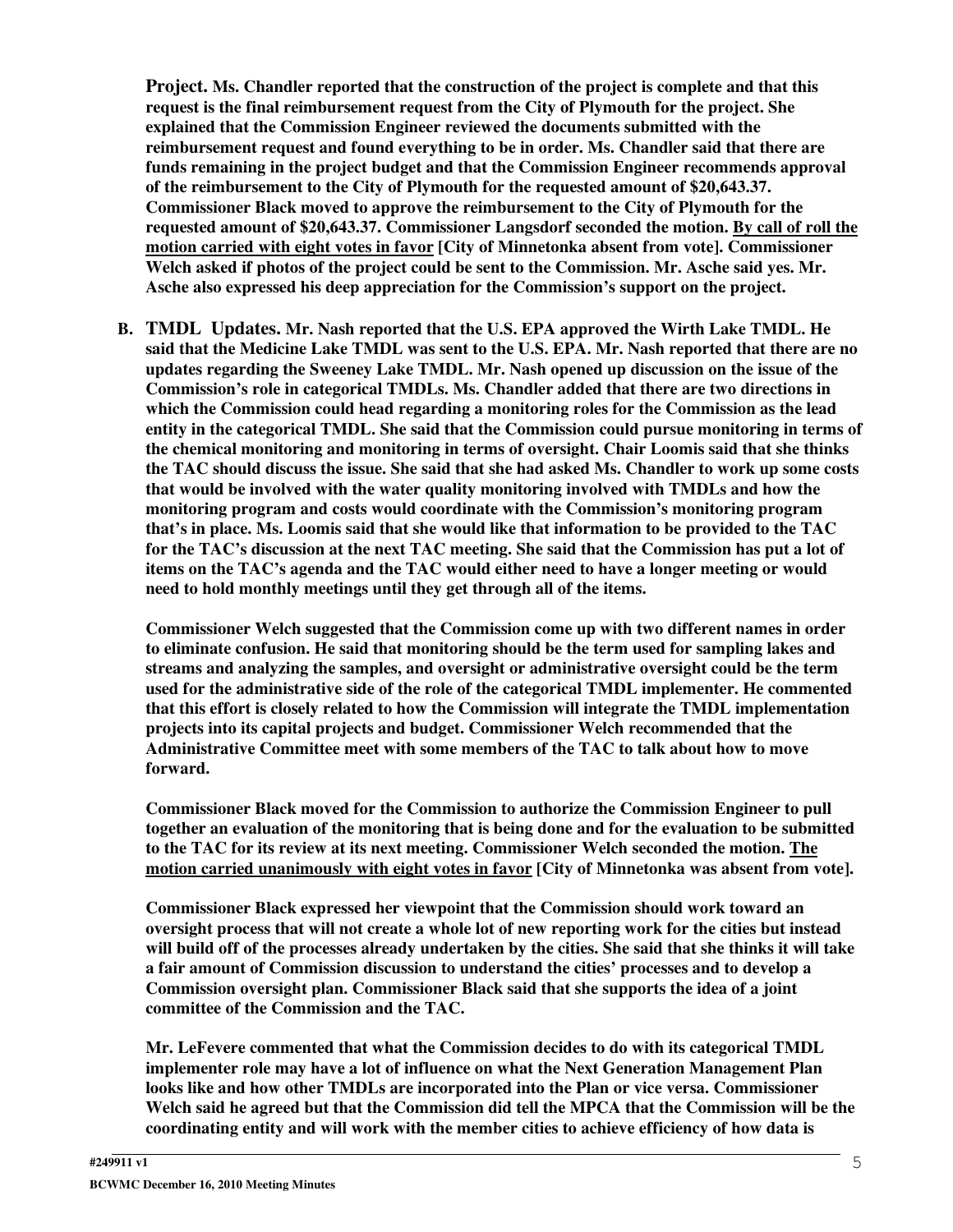**collected and reported and to harmonize and streamline the process of reporting to the MPCA. Commissioner Welch added that there is an approach currently out there regarding TMDLs that addresses TMDLs by saying that Watershed Management Plans covers TMDL requirements under the 4B category of Federal Statute. He said that at some point the Commission may look into the approach.**

**Mr. Oliver recommended that the TAC discuss the issue and assess and make a recommendation to the Commission on whether or not there should be another work group. Ms. Stout added that the MPCA has created a work group to address how to integrate TMDL reporting into MS4 permitting processes and that she is a part of the work group and she will update the Commission on the progress of the work group.**

**Mr. Oliver stated that the Commission has the opportunity to set the expectations of and to define the role of the categorical TMDL implementer. Mr. LeFevere stated that the Commission could be the first one in the door regarding assuming the role of the categorical TMDL implementer and the Commission could structure the role in the way that works for the Commission. Commissioner Welch commented that he thinks there should be a work group to discuss how the Commission wants to develop its role. Commissioner Black suggested that interested commissioners could attend the TAC meetings when the issue is on the TAC's agenda instead of setting up a separate work group and work group meetings.**

**Ms. Chandler stated that it would take some time for Barr Engineering to pull together the water quality monitoring information and evaluation and to investigate where modeling could be used in place of monitoring. Chair Loomis directed the Commission Engineer to work with the Administrator to determine which TAC meeting will include the issue on the agenda and to communicate that meeting date to the Commission. She also said that it would be good for interested commissioners to attend that TAC meeting to participate in the discussion or for commissioners to leave their comments and concerns with the Administrator, who can present them at the meeting.**

- **C. Update on BCWMC's Clean Water Legacy Grant Applications. Ms. Chandler said that the Minnesota Board of Water and Soil Resources (BWSR) awarded the Commission a grant for its Wirth Lake Outlet Modification Project, which was one of the three projects the Commission submitted applications for the grant funds. Ms. Chandler reported that the Commission requested a grant amount of \$75,000 for the Wirth Lake Outlet project and was awarded that amount by BWSR. Ms. Chandler reminded the Commission that the two other Commission projects that were submitted for grant funds were the Bassett Creek Main Stem restoration project and the North Branch Main Stem project and said that these two projects did not receive high enough rankings to qualify for the grant funds. Administrator Nash said that he called Brad Wozney of BWSR for details on the awards and project rankings. Administrator Nash said that Mr. Wozney commented that BWSR hadn't yet organized any summary of the process but that he personally wondered if the Commission had gone to the Minnesota Department of Natural Resources to build support for these streambank restoration projects. Ms. Chandler said that the list of the applicants and projects reviewed by BWSR is available on the BWSR Web site.**
- **D. Next Generation Planning Process. Ms. Chandler explained that she prepared a memo and a flow chart of a draft process as a starting point for the Commission's discussion and that the memo and flow chart were included in the meeting packet. She stated that in Step B as illustrated in the flow chart the word Commission should be added regarding issue identification so that the step would read, "…review of Commission-/ TAC-identified issues and identification of additional issues." Ms. Chandler walked the Commission through the steps identified in the flow chart. The Commission discussed the steps as illustrated, discussed some points of the previous** *Watershed Management Plan* **planning process, and discussed some differences that they anticipate between**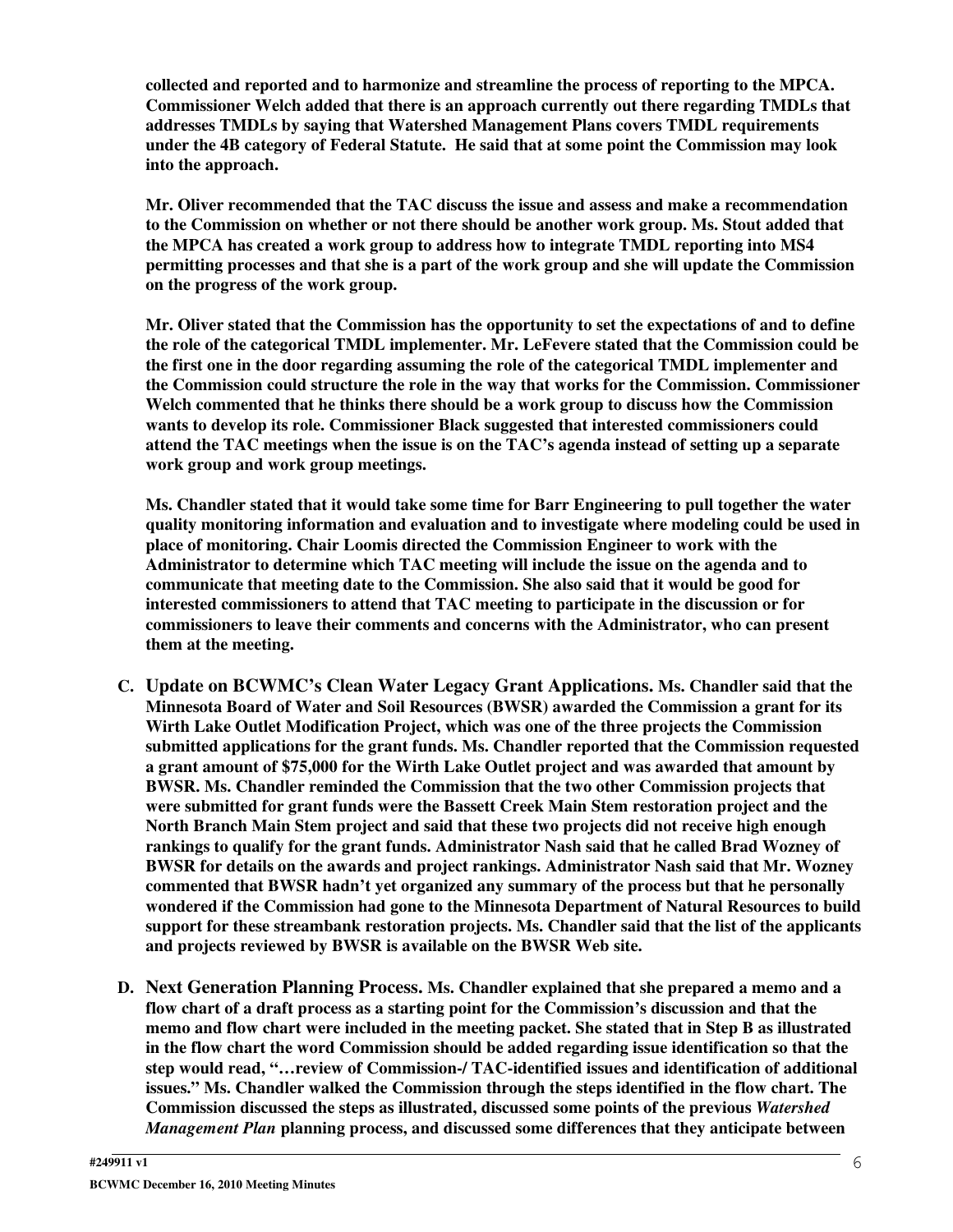**the previous planning process and this one.**

**Commissioner Welch commented that he thought that there are important challenges to the job of protecting water quality through partnerships that the Commission needs to tackle in the planning process such as the challenge of invasive species. He thinks that this process should have everyone who is involved moving together instead of breaking up in to so many separate groups that move parallel to each other. Commissioner Welch also commented he doesn't think the citizen's group should be a separate group because the goal is to have the citizens involved and asking questions about policy and technical issues. Ms. Chandler added that it was her intent to identify in step G that the Planning Advisory Group would include commissioners as well as alternate commissioners as well as residents, citizens, agencies, and everyone the commission wants on board. The Commission agreed that it thinks it is heading down the right path in the process so far.**

**[Commissioner Elder departs meeting]**

## **7. Communications**

- **A. Chair:**
	- **i. Chair Loomis reported that the City of Golden Valley signed the contract for the Bassett Creek Restoration project with Minnesota DirtWorks.**
	- **ii. Chair Loomis announced that there will be a Mississippi River Forum tomorrow, December 17 th , at 8:00 a.m. at the McKnight Center and the discussion will be about the Minnesota Framework.**
	- **iii. Chair Loomis said that the Minneapolis Park and Recreation Board has reconvened the citizen's advisory committee that was developed to discuss the Wirth Beach in the Theodore Wirth Park. She explained that the scope of the Committee has been expanded to cover the entire park. Chair Loomis said there has been a proposal put forward by the Nordic Ski Foundation recommending improvements including trails and bridges and she explained that these improvements could impact the creek. She said that the work plan is online at the Minneapolis Park and Recreation Board Web site and that the City of Golden Valley has a copy of the Nordic ski Foundation recommendation. Chair Loomis noted that the meetings of the Theodore Wirth Park Citizen's Advisory Committee are open to the public and that the process is identified on the Web site.**
	- **iv. Chair Loomis reported that the BCWMC's request for letters of interest for its legal and engineering and technical consultant work will be published in the December 20 th issue of** *Finance and Commerce***.**
- **B. Administrator:**
	- **i. Administrator Nash announced that the first draft of the BCWMC's policy manual is being reviewed by the Administrative Services Committee and the Committee is planning to meet in mid-January to discuss it.**
	- **ii. Administrator Nash reported that he registered the Bassett Creek Web site's domain name in the Commission's name.**
	- **iii. Administrator Nash said he worked with Commissioner Langsdorf on the distribution of the stickers that needed to be added to the snow and ice removal brochures.**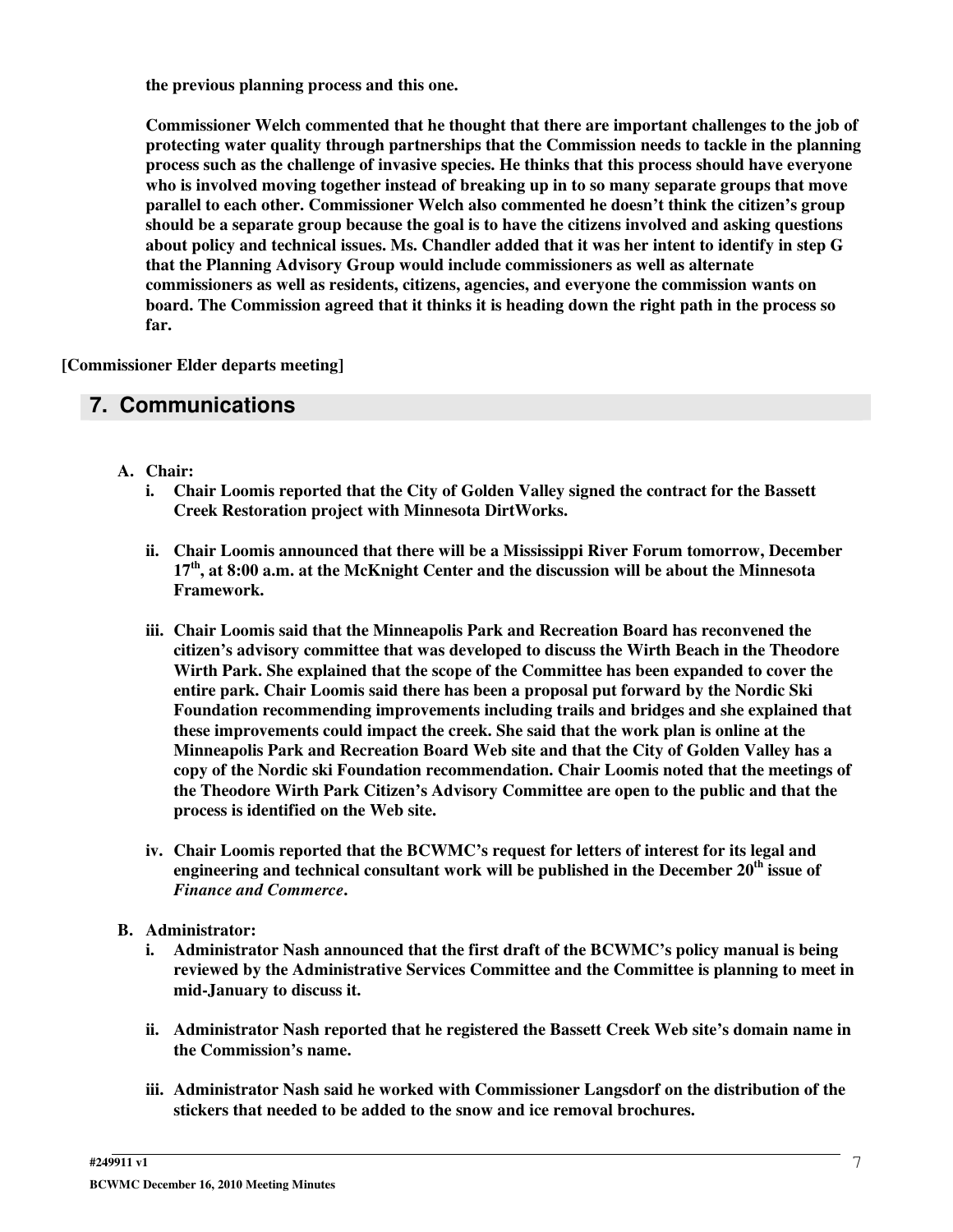- **iv. Administrator Nash said that he attended the Minnesota Association for Watershed Districts meeting in Alexandria, Minnesota.**
- **v. Administrator Nash stated that he received in the mail a copy of a request from the Department of Natural Resources for review and comment on the Minneapolis Park Board's request to put down sand on Wirth Beach. He said he passed the request on to Barr Engineering.**
- **vi. Administrator Nash said that he provided Joel Settles of Hennepin County with the approximate start dates of the two streambank restoration projects so that he can communicate the update to the Hennepin County Board of Commissioners.**
- **vii. Administrator Nash reported that MetroBlooms received the Civilian Conservation Corps grant in the form of five crew days and 250 labor hours. He explained that he had prepared and submitted the grant application on behalf of MetroBlooms because the applicant needed the Commission was the primary sponsor.**

#### **C. Commissioners:**

- **i. Commissioner Black updated the Commission about the WalMart project in the City of Plymouth at the Four Seasons Mall site and explained how it may impact the project in the Commission's CIP for 2013.**
- **ii. The topic of the Meadowbrook Elementary Education Grant deadline was raised. Commissioner Black moved to extend the deadline of the contract to May 2011. Commissioner Langsdorf seconded the motion. The motion carried unanimously with seven votes in favor. [Cities of Minnetonka and New Hope absent from vote]. Mr. LeFevere stated that the Commission could handle the extension by Administrator Nash sending a letter to Meadowbrook Elementary to inform the grantee that the deadline for the contract has been extended to May 2011.**

### **D. Committees:**

### **Education Committee**

- **i. Commissioner Langsdorf announced that the Education Committee will not have a rough draft of the Education and Outreach Plan ready for the TAC's review at its January meeting. She said the Committee has more work to do on the plan and will update the Commission on the progress.**
- **ii. Commissioner Langsdorf reported that the West Metro Watershed Alliance (WMWA) met earlier this week and began developing workshops on development practices including infiltration and volume management – one for urban/ suburban areas and one for suburban/ rural areas, and nutrient management and retrofitting best management practices – one for urban/ suburban areas and one for suburban/ rural areas. She said those workshops would be held in March and in May 2011. Commissioner Langsdorf said that another workshop would be developed on the topic of TMDLs and watershed planning to occur in September 2011. She added that Derek Asche has volunteered to be a speaker and she asked that if others know of speakers who would volunteer their time to present at the workshops to please let her and WMWA know. Commissioner Langsdorf said the workshop planning will continue at WMWA's January meeting.**